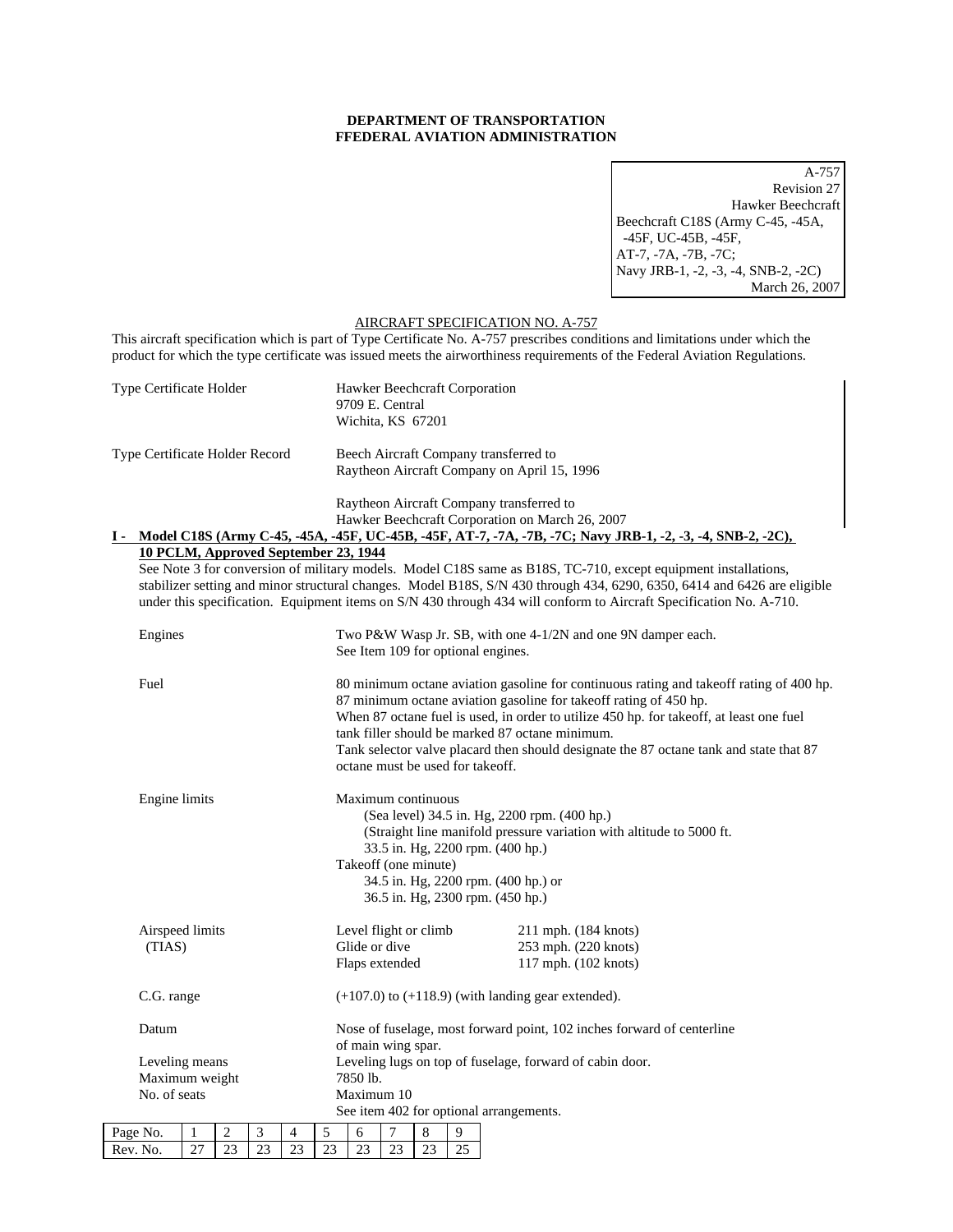|             | Maximum baggage                        | $600$ lb. $(+28)$ (nose compartment: When 50 gal. auxiliary fuel tank is installed, capacity<br>of this compartment is reduced to 300 lb. at $(+17)$ . When 38 gal. auxiliary fuel tank is<br>installed, capacity of this compartment is reduced to 372 lb. at $(+17)$ 300 lb. $(+243)$ (rear<br>compartment)<br>206 gal. (four tanks in wings, two 78 gal. tanks at $(+126)$ and two 25 gal. tanks at<br>16 gal. (8 gal. tank in each nacelle at $(+93)$ ). |                                                  |                                                              |                                                                                                        |                              |  |  |
|-------------|----------------------------------------|--------------------------------------------------------------------------------------------------------------------------------------------------------------------------------------------------------------------------------------------------------------------------------------------------------------------------------------------------------------------------------------------------------------------------------------------------------------|--------------------------------------------------|--------------------------------------------------------------|--------------------------------------------------------------------------------------------------------|------------------------------|--|--|
| $(+155)$ ). | Fuel capacity                          |                                                                                                                                                                                                                                                                                                                                                                                                                                                              |                                                  |                                                              |                                                                                                        |                              |  |  |
|             | Oil capacity                           |                                                                                                                                                                                                                                                                                                                                                                                                                                                              |                                                  |                                                              |                                                                                                        |                              |  |  |
|             | Anti-icer fluid capacity               | 3 gal. (20 lb.) (+97)                                                                                                                                                                                                                                                                                                                                                                                                                                        |                                                  |                                                              |                                                                                                        |                              |  |  |
|             | Control surface movements              | Wing flaps<br>Elevator trim tab<br>Elevator<br>Aileron trim tab<br>Aileron<br>Rudder trim tab<br>Rudder<br>Stabilizer                                                                                                                                                                                                                                                                                                                                        | Up<br>Up<br>Right $30^\circ$<br>Right $21^\circ$ | $18^{\circ}$<br>$33^\circ$<br>Up $21^\circ$<br>Up $40^\circ$ | Down<br>Down<br>Down $25^\circ$<br>Down 20°<br>Down 23°<br>Left $21^\circ$<br>Left $21^\circ$<br>Fixed | $44^{\circ}$<br>$12^{\circ}$ |  |  |
|             | Serial Nos. eligible                   | 364 and up. Model B18S, S/N 430 through 434, 6290, 6350, 6414, 6424 and 6426 are<br>eligible for certification as Model C18S at a maximum weight of 7850 lb. No<br>conversions necessary except name plate and placards. Equipment items on S/N 430<br>through 434 conform to Aircraft Specification A-710 (B18S).                                                                                                                                           |                                                  |                                                              |                                                                                                        |                              |  |  |
|             | Required equipment                     | In addition to the pertinent required basic equipment specified in CAR 4a, the following<br>items of equipment must be installed: 1, 2, 7 or 8, 101, 102, 103, 201, 202, 203, 301,<br>302, 303, 304, 401 and 408.                                                                                                                                                                                                                                            |                                                  |                                                              |                                                                                                        |                              |  |  |
|             | Specifications Pertinent to All Models |                                                                                                                                                                                                                                                                                                                                                                                                                                                              |                                                  |                                                              |                                                                                                        |                              |  |  |
|             | Certification basis                    | Type Certificate No. 757 (CAR 4a)<br>For items 601 and 602 only, CAR 03 (effective November 13, 1945) and<br>paragraph 3.242 of CAR 3 (effective November 1, 1949) as amended by 3-14.                                                                                                                                                                                                                                                                       |                                                  |                                                              |                                                                                                        |                              |  |  |
|             | Production basis                       | None. Prior to original certification of each aircraft manufactured subsequent to May 28,<br>1947, an FAA representative must perform a detailed inspection for workmanship,<br>material and conformity with the approved technical data, and a check of the flight<br>characteristics.                                                                                                                                                                      |                                                  |                                                              |                                                                                                        |                              |  |  |
|             | Export eligibility                     | Eligible for export to all countries subject to the provisions of currently effective<br>Advisory Circular 21-2.                                                                                                                                                                                                                                                                                                                                             |                                                  |                                                              |                                                                                                        |                              |  |  |
|             |                                        | Canada - Landplane eligible.<br>Skiplane not eligible. However, structure complies with Canadian<br>requirements for ski installation when item 204 installed, with tread 155<br>inches and pedestal height of 13 inches.                                                                                                                                                                                                                                    |                                                  |                                                              |                                                                                                        |                              |  |  |
|             | Equipment:                             | A plus $(+)$ or minus $(-)$ sign preceding the weight of an item indicates net weight change when that item is<br>installed. Approval for the installation of all items of equipment listed herein has been obtained by the<br>aircraft manufacturer except those items preceded by an asterisk (*). The asterisk denotes that apaproval has<br>been obtained by someone other than the aircraft manufacturer. An item so marked may not have been           |                                                  |                                                              |                                                                                                        |                              |  |  |

 manufactured under an FAA monitored or approved quality control system, and therefore conformity must be determined if the item is not identified by a Form FAA-186, PMA or other evidence of FAA production

approval.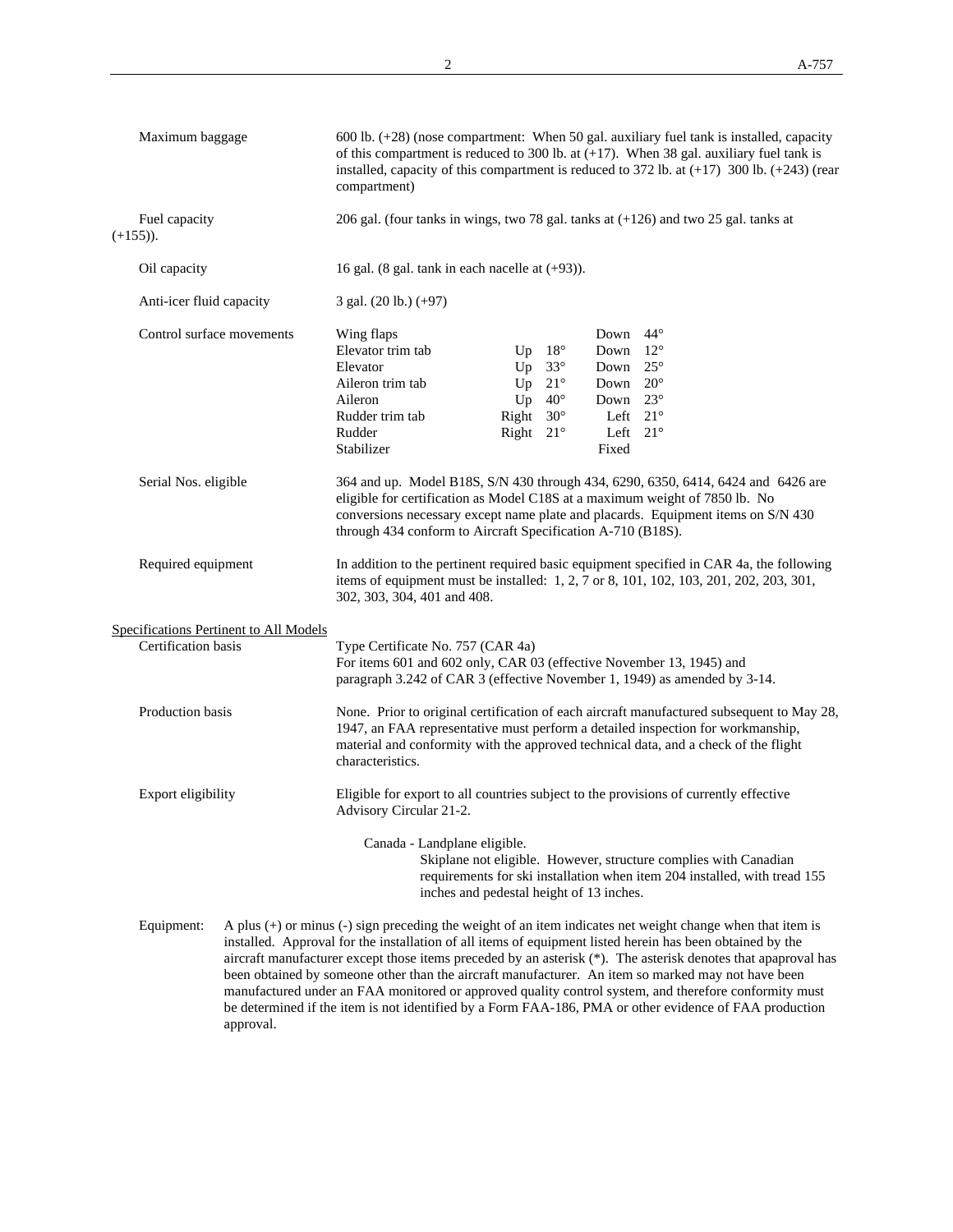|      | Propeller and Propeller Accessories                                             |                     |
|------|---------------------------------------------------------------------------------|---------------------|
| 1.   | Hamilton-Standard hubs 2D30, blades 6095A-15 or 6095A-16,                       | 157 lb. ea. $(+34)$ |
|      | 6167A-15 or 6167A-16, 6101A-21 or 6101A-22, 6101A-21S or 6101A-22S              |                     |
|      | Diameter: not over 8'3-1/2" max., 8'7/8"                                        |                     |
|      | For interchangeable blade models see Propeller Spec. No. 206, (Note 6).         |                     |
|      | Pitch settings: high 29°, low 14°                                               |                     |
| 2.   | Two governors, Hamilton-Standard 1A2-G5                                         | 5 lb. ea. $(+ 66)$  |
| 3.   | Two spinners: (a) Air Associates HC-1026                                        | 8 lb. ea. $(+31)$   |
|      | (b) Air Associates HC-1027                                                      | 5 lb. ea. $(+31)$   |
| 4.   | Hamilton-Standard hubs 22D30, blades 6181A-15 or 6181A-16                       | 172 lb. ea. $(+35)$ |
|      | Diameter: not over 8'3-3/8", not under 8'1-1/8"                                 |                     |
|      | For interchangeable blade models see Propeller Spec. No. 736, (Note 6).         |                     |
|      | Pitch settings: low 13°, high 86°                                               |                     |
| 5.   | Governors, Hamilton-Standard 4B2                                                | 5 lb. ea. $(+ 66)$  |
| 6.   | Hamilton-Standard hydromatic full-feathering installation                       |                     |
|      | (a) Hubs 22D30, blades 6381A-15 or 6381A-16                                     | 170 lb. ea. $(+35)$ |
|      | Diameter: not over 8'3-3/8", not under 8'1-1/8"                                 |                     |
|      | For interchangeable blades, see Propeller Spec. No. 736, (Note 6).              |                     |
|      | Pitch settings: low 13°, high 86°                                               |                     |
|      | (b) Governor, Hamilton-Standard 4B2-G6                                          |                     |
|      |                                                                                 | 5 lb. ea. $(+ 66)$  |
|      | (c) Feathering pump, Pesco 525-13BB                                             | 14 lb. ea. $(+ 77)$ |
|      | (d) Controls installation                                                       | 28 lb.<br>$(+ 80)$  |
| 7.   | Two Hartzell 3-blade full-feathering instlns. per dwg. 404-001058 or 404-001068 |                     |
|      | (a) Hub and blade assemblies                                                    |                     |
|      | $(1)$ HC-B3Z30-2E hubs with 10152-5-1/2 blades and 836-16 spinner               | 129 lb. ea. $(+35)$ |
|      | or 10152B-5-1/2 blades and 836-17S spinner                                      | 130 lb. ea. $(+35)$ |
|      | Pitch settings at 30 in. sta.: high 87°, low 17°                                |                     |
|      | Diameter: 95-1/2 in. - no cutoff permitted                                      |                     |
|      | Engine tachometer is to be marked with yellow arc between 1500 and              |                     |
|      | 1700 rpm. and between 2100 and 2275 rpm. indicating restriction                 |                     |
|      | against continuous operation in this range.                                     |                     |
|      | (2) HC-B3W30-2E hubs with W10152-5-1/2 blades and 836-16 spinner                | 129 lb. ea. $(+35)$ |
|      | Pitch settings at 30 in. sta.: high 87°, low 17°                                |                     |
|      | Diameter: 95-1/2 in. - no cutoff permitted                                      |                     |
|      | Engine tachometer is to be marked with yellow arc between 1500 and              |                     |
|      | 1700 rpm. and between 2100 and 2275 rpm. indicating restriction against         |                     |
|      | continuous operation in this range.                                             |                     |
|      | (b) Governor, Woodward 210402 or 210491 or Hartzell C3                          | 6 lb. ea. $(+ 66)$  |
|      | (c) Controls installation (AFM Supplement P/N 130225                            | 32 lb. ea. $(+ 79)$ |
|      | dated April 14, 1964, or later)                                                 |                     |
| 8.   | Two Hartzell 3-blade full-feathering propeller instlns. per dwg. 404-001068     |                     |
|      | (a) Hub and blade assemblies HC-B3R30-2E hubs with                              | 135 lb. ea. $(+35)$ |
|      | R10152-5-1/2 blades and 836-16 spinner                                          |                     |
|      | R10152B-5-1/2 blades and 836-17S spinner<br>or                                  | 136 lb. ea. $(+35)$ |
|      | Pitch settings at 30 in. sta.: high 87°, low 17°                                |                     |
|      | Diameter: 95-1/2 in. No cutoff permitted.                                       |                     |
|      | Engine tachometer is to be marked with yellow arc between 1500 and              |                     |
|      | 1700 rpm. and between 2100 and 2275 rpm. indicating restriction against         |                     |
|      | continuous operation in this range.                                             |                     |
|      | (b) Governor, Hartzell C3, Woodward 210402 or 210494                            | 6 lb. ea. $(+ 66)$  |
|      | (c) Controls installation (AFM Supplement P/N 130225 dated July 11, 1967)       | 32 lb. ea. $(+ 79)$ |
|      |                                                                                 |                     |
|      |                                                                                 |                     |
|      | <u><b>Engine and Engine Accessories - Fuel and Oil Systems</b></u>              |                     |
| 101. | Two oil radiators (G & O E-703-1)                                               | 12 lb.<br>$(+ 76)$  |
| 102. | Fuel pumps                                                                      |                     |
|      | (a) Wobble, either                                                              |                     |
|      | (1) United Aircraft U-550-B0                                                    | 4 lb.<br>$(+ 80)$   |
|      | $(2)$ Romec RXD-1563<br>or                                                      | 4 lb.<br>$(+ 80)$   |
|      | (3) United Aircraft U-550-BE<br>or                                              | 4 lb.<br>$(+ 80)$   |
|      | (4) Romec RXD-1563-1<br>or                                                      | 4 lb.<br>$(+ 80)$   |

or (5) Romec RXD-1563-7 4 lb.  $(+ 80)$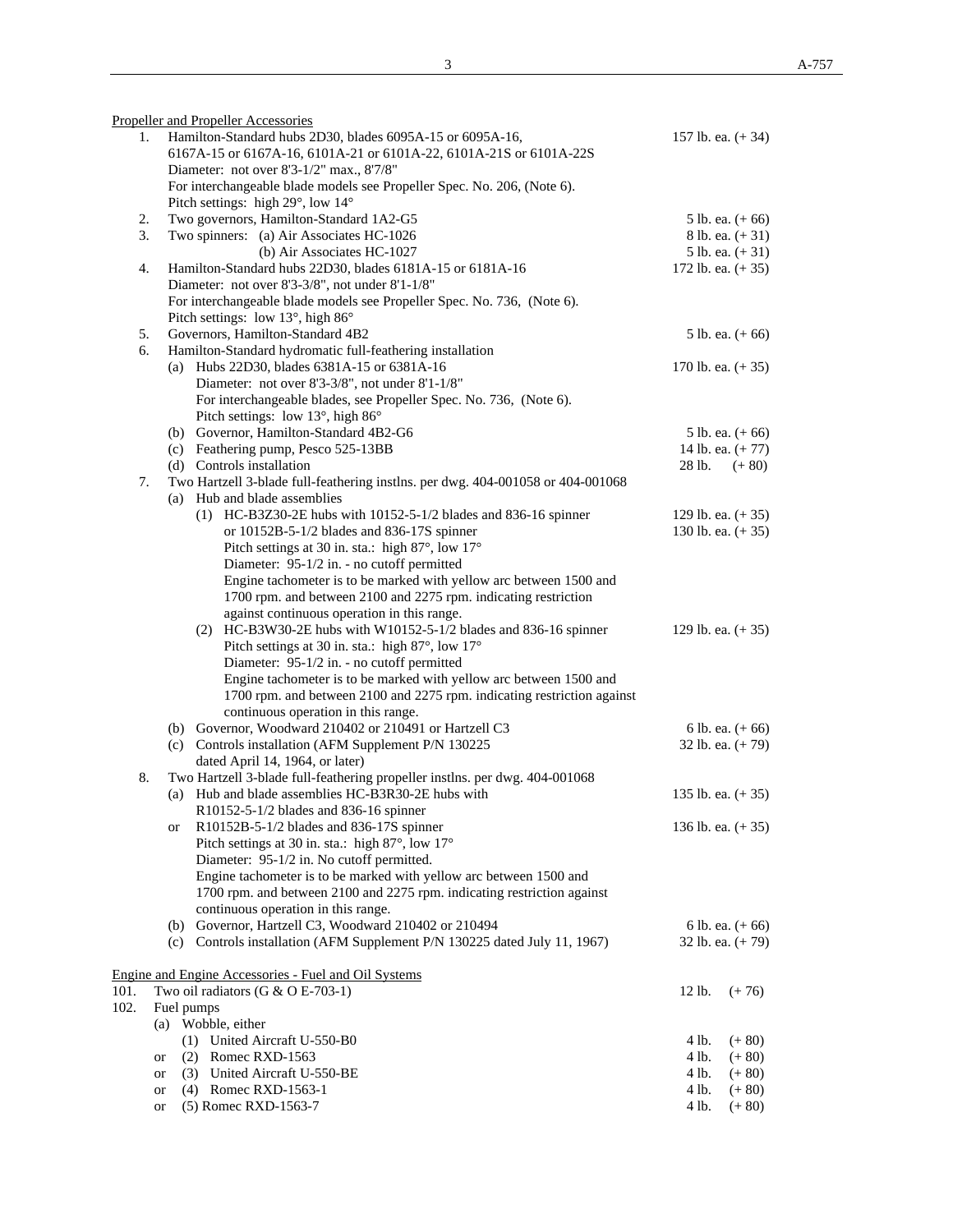Engine and Engine Accessories - Fuel and Oil Systems (cont'd) 102. (b) Two engine-driven, either (1) Pesco 400 series 3 lb. ea.  $(+62)$  or (2) Thompson Products (Army Type G-6) 3 lb. ea. (+ 62) or (3) Chandler Evans (Army Type G-6) 3 lb. ea. (+ 62) 103. Two carburetor heaters (wt. and arm are for air scoop valve 21 lb. ea. (+ 62) and one set of heater muffs) 104. Two carburetor air filters and ducts for both engines 30 lb. (+ 44) 105. Starters (Eclipse E80) 20 lb. ea. (+ 70) 106. Auxiliary fuel tank in nose baggage compartment (a)  $50$  gal. (nose baggage is reduced to  $300$  lb.)  $45$  lb.  $(+38)$  (b) 38 gal. (nose baggage is reduced to 373 lb.) 32 lb. (+ 37) This item may be installed or retained in the military models provided satisfactory drain and fuel gauges are installed in lower tank and a finger strainer of approximately 10 mesh is installed in fuel tank outlet. 107. Oil tanks Negligible weight (a)  $8-1/2$  gal.  $-3$  lb. ea.  $(+93)$ (b)  $6-1/2$  gal. 14 lb. ea.  $(+ 77)$ 108. Oil dilution valve and system 5 lb.  $(+ 97)$ 109. Engines (must have one 4-1/2N and one 9N damper) Use act. wt. change (a) P&W Wasps Jr. SB-2 (limits same as SB) (b) P&W Wasps Jr. SB-3 (limits same as SB) (c) P&W Wasps Jr. T1B2 **Limits**  Max. continuous (Sea level) 35 in. Hg 2200 rpm. (400 hp.) (Straight line manifold pressure variation with altitude to 3800 ft.) 34 in. Hg 2200 rpm. (400 hp.) Takeoff (one minute) 35 in. Hg 2200 rpm. (400 hp.) 37.5 in. Hg 2300 rpm. (450 hp.) (d) P&W Wasp Jr. T1B3 (limits same as T1B2, item 109(c) above) (e) Military R-985-AN-4 (limits same as SB) (f) Military R-985-AN-6 or -AN-6N (limits same as SB) (g) Military R-985-AN-12 or -AN-12B (limits same as SB) (h) Military R-985-AN-14B (limits same as SB) (i) ilitary R-985-25 (limits same as T1B2, item  $109(c)$  above) (j) Military R-985-AN-1 or -AN-3 (limits same as T1B2, item 109(c) above) (k) Military R-985-13, -17, -19, -23, -48, -50, -AN-2, or -AN-8 (limits same as SB) (l) Military R-985-27 (limits same as T1B2, item 109(c) above) 110. Jet Stack installation (E18 type per dwg. 404-001019) -45 lb. (+ 80) Landing Gear 201. Wheels, brakes and tires (see item 203)

## (a)  $33$  in. smooth contour wheels (Bendix B-4) with 104 lb. ea.  $(+ 91)$  13x2-1/2 (Bendix 59799) brakes and 8-ply tires. (b) Goodyear A5HBM-10 wheels with 29x13-5 brakes and 6-ply tires.  $76 \text{ lb.}$  ea.  $(+ 93)$ (c) Goodyear Model L12HBM,  $11.00-12$ , Type III, Wheel 95 lb. ea.  $(+ 92)$  Assy. No. 530884M or 530884G, Brake Assy. No. 530886H or 530886SG, with 11.00-12, 8-ply tires and tubes. (d) Goodyear Model L12HBM, 11.00-12 Type III, Wheel Assy. No. 9531432, 79 lb. ea. (+ 92) Brake Assy No. 9531637 or 530886SG, with 11.00-12 8-ply Nylon tubeless tires. 202.  $12 \times 5-3$  wheel and tire (Goodyear) 8 lb.  $(+364)$ 203. Landing gears (a) Beech dwg. 804-188000 and 804-188005 (used with item 201(a); 110 lb. ea. (+ 90) used with item 201(c) when modified per Beech dwg. 404-001113). (b) Beech dwg. 188004 and 188005 (used with item 201(b); used with 201(d) when 93 lb. ea. (+ 90) modified per Beech dwg. 404-001113).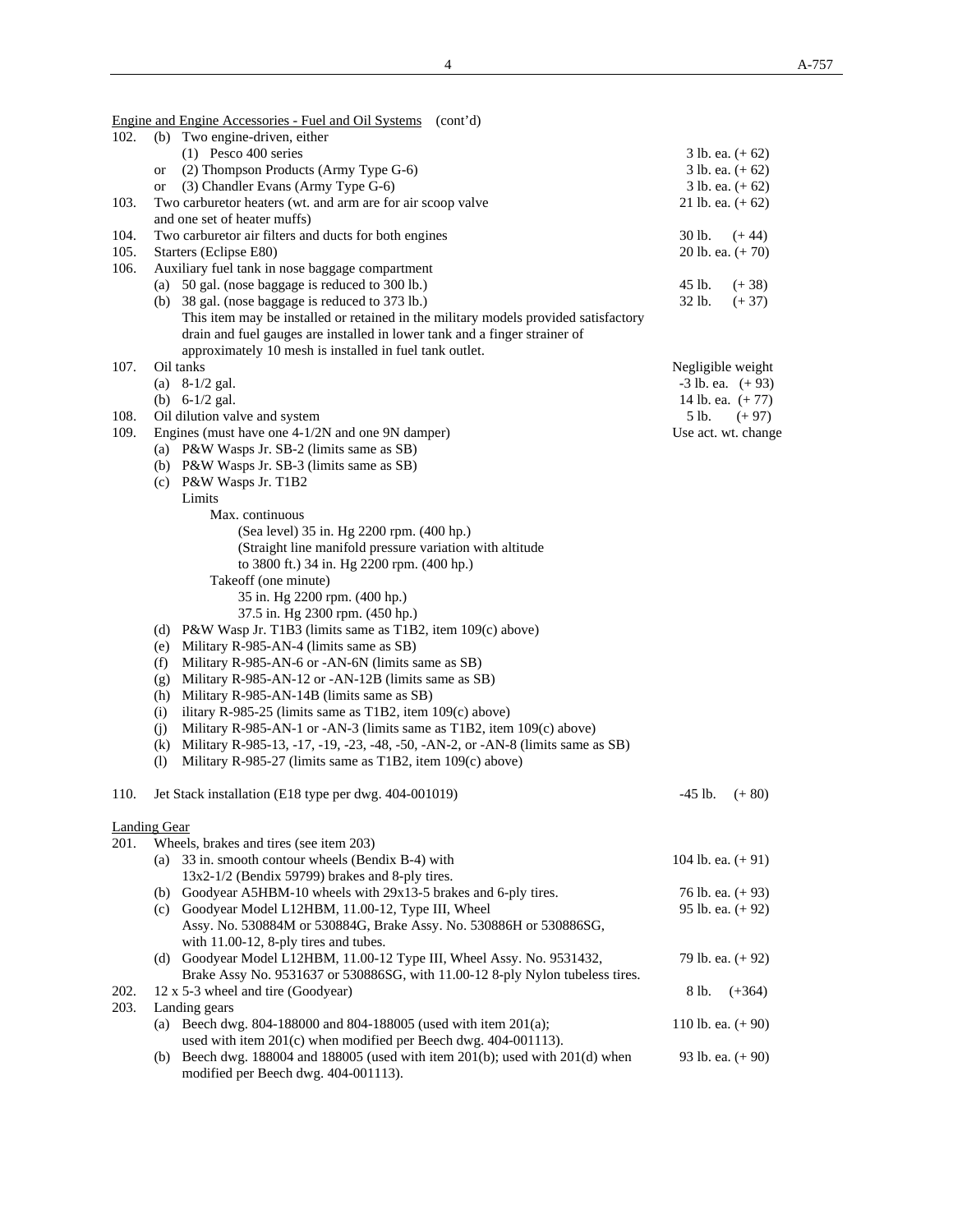|      | Landing Gear (cont'd)                                                                                                       |                     |  |  |  |
|------|-----------------------------------------------------------------------------------------------------------------------------|---------------------|--|--|--|
| 204. | Skiplane landing gear (dwg. 200-188500K or 18800K. 188110 revision Q, shock                                                 |                     |  |  |  |
|      | struts 188400K, and drag legs C18820K).                                                                                     |                     |  |  |  |
| 205. | Landing gear oleo drag leg assembly (734-188005)<br>Use act. wt. change                                                     |                     |  |  |  |
|      | replacing standard drag legs, 18820, 804-188416 or 804-188420.                                                              |                     |  |  |  |
|      | *206. Martin landing gear oleo drag leg assy. (90-1000001) replacing standard drag<br>legs 18820, 804-188416 or 804-188420. | Use act. wg. change |  |  |  |
|      | <b>Electrical Equipment</b>                                                                                                 |                     |  |  |  |
| 301. | Landing gear operating motor (Electric Specialty, type HGA3, modified).                                                     | 14 lb.<br>$(+ 87)$  |  |  |  |
| 302. | Wing flap operating motor (Dumore KBL, modified)                                                                            | 5 lb.<br>$(+ 94)$   |  |  |  |
| 303. | Generators                                                                                                                  |                     |  |  |  |
|      | (a) Two 50 a. (Leece-Neville M-3)                                                                                           | 20 lb. ea. $(+ 64)$ |  |  |  |
|      | (b) Two 25 a. (Leece-Neville L-2 or Eclipse)                                                                                | 20 lb. ea. $(+ 64)$ |  |  |  |
| 304. | Maximum weight<br>Two batteries (type 24 v. 17 a.)                                                                          | 64 lb. ea. (+ 87)   |  |  |  |
| 306. | Passing light                                                                                                               | 1 lb.<br>$(+112)$   |  |  |  |
| 307. | Two landing lights (Grimes ST-1220)                                                                                         | 6 lb. ea. $(+142)$  |  |  |  |
|      |                                                                                                                             |                     |  |  |  |
| 401. | <b>Interior Equipment</b><br>Two pilot seats with safety belts                                                              |                     |  |  |  |
|      | (a) Tubular dural frame                                                                                                     | 16 lb. ea. $(+ 87)$ |  |  |  |
|      | (b) Plastic or tubular steel frame                                                                                          | 18 lb. ea. $(+ 97)$ |  |  |  |
| 402. | Cabin seating arrangement                                                                                                   |                     |  |  |  |
|      | (a) Five transport type cabin seats with safety belts as follows:                                                           |                     |  |  |  |
|      | (Number 1)<br>Front right                                                                                                   | 20 lb.<br>$(+128)$  |  |  |  |
|      | Front left<br>(Number 2)                                                                                                    | 20 lb.<br>$(+136)$  |  |  |  |
|      | Middle right<br>(Number 3)                                                                                                  | 20 lb.<br>$(+166)$  |  |  |  |
|      | Middle left<br>(Number 4)                                                                                                   | 20 lb.<br>$(+181)$  |  |  |  |
|      | (Number 5)<br>Rear right                                                                                                    | 20 lb.<br>$(+206)$  |  |  |  |
|      | (b) Cabin seats with safety belts (these seats mount to the side of the airplane with                                       |                     |  |  |  |
|      | two legs on the floor. Arrangements are as shown on Beech dwg. 18051-1 to -7).                                              |                     |  |  |  |
|      | $(1)$ 4 seats $(+136, +181, +147, +192)$                                                                                    | 17 lb. ea.          |  |  |  |
|      | (2) 6 seats $(+124, +156, +188)$                                                                                            | 17 lb. ea.          |  |  |  |
|      | (3) 7 seats $(+124, +156, +188$ and one at $+217$ )                                                                         | 17 lb. ea.          |  |  |  |
|      | (4) 6 seats $(+124, +127, +156, +161, +188, +194)$                                                                          | 17 lb. ea.          |  |  |  |
|      | $(5)$ 6 seats $(+124, +156, +188)$                                                                                          | 17 lb. ea.          |  |  |  |
|      | 2 folding chairs $(+220)$                                                                                                   |                     |  |  |  |
|      | (6) 3 place couch (39 lb. with safety belts at $+143$ )                                                                     |                     |  |  |  |
|      | (left side, $+117$ , $+143$ , $+169$ ; with from 1 to 5 seats at any of the                                                 |                     |  |  |  |
|      | following locations: $+124, +127, +156, +161, +188, +194, +217, +220$ .                                                     |                     |  |  |  |
|      | (7) 2, 3 or 4 place couch (40 lb. with safety belts as required)                                                            |                     |  |  |  |
|      | (left side, $+114$ , $+134$ , $+154$ , $+174$ ; with from 1 to 5 seats at any                                               |                     |  |  |  |
|      | of the following locations; $+124, +127, +147, +156, +161, +188$ ,                                                          |                     |  |  |  |
|      | $+194, +215, +217, +220$ .                                                                                                  |                     |  |  |  |
| 402. | (c) Five bucket-type seats with safety belts:                                                                               |                     |  |  |  |
|      | Front right (Number 1)                                                                                                      | 22 lb.<br>$(+128)$  |  |  |  |
|      | Front left (Number 2)                                                                                                       | 22 lb.<br>$(+136)$  |  |  |  |
|      | Middle right (Number 3)                                                                                                     | 22 lb.<br>$(+166)$  |  |  |  |
|      | Middle left (Number 4)                                                                                                      | 22 lb.<br>$(+181)$  |  |  |  |
|      | Rear right (Number 5)                                                                                                       | 22 lb.<br>$(+206)$  |  |  |  |
| 403. | Pressure fire extinguisher                                                                                                  |                     |  |  |  |
|      | Fixed portion (less bottle)<br>(a)                                                                                          | 12 lb.<br>$(+ 50)$  |  |  |  |
|      | 7-1/4 lb. bottle (Walter Kidde)<br>(b)                                                                                      | 22 lb.<br>$(+ 50)$  |  |  |  |
|      | 5 lb. bottle (Lux)<br>(c)                                                                                                   | 20 lb.<br>$(+ 71)$  |  |  |  |
| 404. | Toilet equipment. Placard lavatory door: "This room not to be occupied during                                               |                     |  |  |  |
|      | takeoff and landing." Adequate rear baggage tie-down straps or other means should                                           |                     |  |  |  |

be provided to prevent baggage shifting into lavatory space.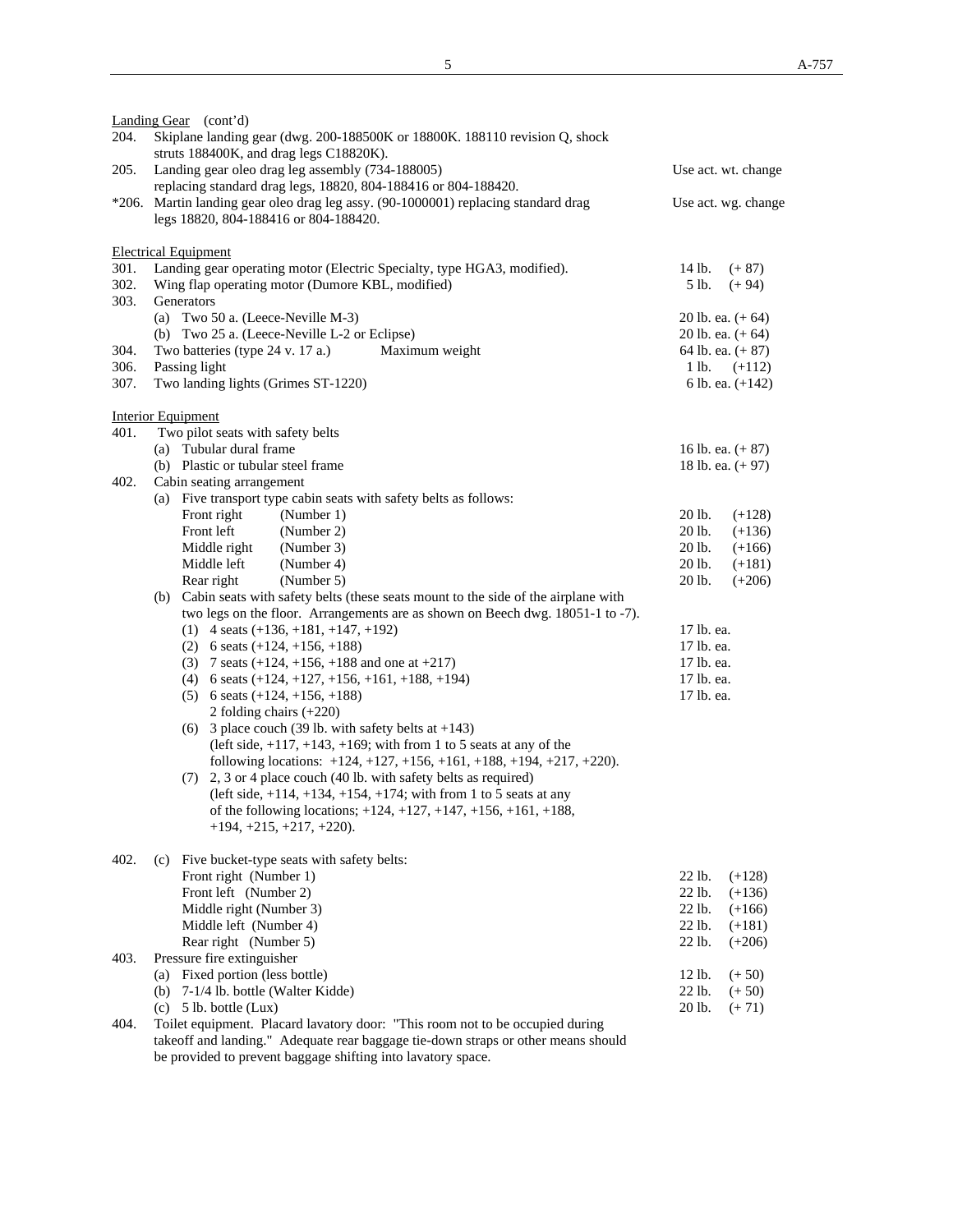|       | Interior Equipment (cont'd)                                                                                                                    |          |                         |
|-------|------------------------------------------------------------------------------------------------------------------------------------------------|----------|-------------------------|
| 405.  | Vacuum pumps                                                                                                                                   |          |                         |
|       | (a) Two Pesco Model 3P-207JA                                                                                                                   |          | 5 lb. ea. $(+ 64)$      |
|       | (b) Eclipse - AP-8 and accessories                                                                                                             | 8 lb.    | $(+ 64)$                |
|       | (c) Romec                                                                                                                                      | 5 lb.    | $(+ 64)$                |
| 406.  | Flares                                                                                                                                         |          |                         |
|       | (a) Wiley type A-8, TC 46 $(2$ required)                                                                                                       | 18 lb.   | $(+ 50)$                |
|       | (b) International - 3 minute                                                                                                                   | 23 lb.   | or $(+262)$<br>$(+ 50)$ |
|       |                                                                                                                                                |          | or $(+262)$             |
| 407.  | Extra instruments (dwg. 900-183800)<br>$(max.)$ 60 lb.                                                                                         |          | $(+ 60)$                |
| 408.  | Approved Airplane Flight Manual (current issue) (Airplane Operating Manual                                                                     |          |                         |
|       | is the equivalent)                                                                                                                             |          |                         |
| 409.  | Sperry type A-3 automatic pilot installation                                                                                                   |          |                         |
|       | (Autopilots for new installations made after April 1, 1947 must conform to TSO C9a)                                                            |          |                         |
|       | (a) Control gyros with mount                                                                                                                   | 35 lb.   | $(+ 54)$                |
|       | (b) Servo unit, model C6-D3-B, and bellcranks                                                                                                  | 18 lb.   | $(+ 80)$                |
|       | (c) Sump, pump and valves                                                                                                                      | 9 lb.    | $(+ 64)$                |
|       | (d) Filter and pressure regulator                                                                                                              | 3 lb.    | $(+112)$                |
|       | (e) Pulleys, cables and guards                                                                                                                 | 5 lb.    | $(+ 41)$                |
|       | (f) Tubing and fittings                                                                                                                        | 24 lb.   | $(+ 70)$                |
|       | $(g)$ Fluid $(2 gal.)$                                                                                                                         | 14 lb.   | $(+ 73)$                |
| 410.  | Jack and Heintz type A-3A automatic pilot installation                                                                                         |          |                         |
|       | (Autopilots for new installations made after April 1, 1949, must conform to TSO C9a)                                                           |          |                         |
|       | (a) Control gyros and mount                                                                                                                    | 26 lb.   | $(+ 57)$                |
|       | (b) Servo unit, Model M6-D3-A, pulleys and cables                                                                                              | 15 lb.   | $(+ 51)$                |
|       | (c) Sump, pump, lines, etc.                                                                                                                    | $25$ lb. | $(+ 74)$                |
|       | (d) Fluid                                                                                                                                      | 14 lb.   | $(+ 74)$                |
| 411.  | Eclipse-Pioneer Type A-10 automatic pilot installation<br>(Autopilots for new installations made after April 1, 1949, must conform to TSO C9a) |          |                         |
|       | (a) Controls and instrument units                                                                                                              | 19 lb.   | $(+ 57)$                |
|       | (b) Three servo units (Model EP-2-15-1A), disconnects, pulley brackets, cables                                                                 | 88 lb.   | $(+ 53)$                |
|       | (c) Fluxgate transmitter, amplifier and brackets                                                                                               | 19 lb.   | $(+148)$                |
|       | (d) Servo amplifier                                                                                                                            | 15 lb.   | $(+ 19)$                |
|       | (e) Inverter, relay and circuit breaker                                                                                                        | 29 lb.   | $(+114)$                |
|       | (f) Rudder pulley brackets and plates                                                                                                          | 3 lb.    | $(+44.5)$               |
|       | (g) Manual disconnect handle and pulley                                                                                                        | 2 lb.    | $(+ 58)$                |
| 412.  | U. S. Army type safety belts B-11 or B-14                                                                                                      |          |                         |
| *413. | Lear automatic pilot installation                                                                                                              |          |                         |
|       | (a) Model 1101A installed per Lear Dwg. 78749                                                                                                  | 76 lb.   | $(+247)$                |
|       | The Airplane Flight Manual should be supplemented to include the following:                                                                    |          |                         |
|       | Before takeoff - check that the automatic pilot is "OFF". During flight - to                                                                   |          |                         |
|       | engage pilot, (1) Center "Turn" manual control, (2) Turn automatic pilot switch                                                                |          |                         |
|       | to "Ready", (3) Turn automatic pilot switch to "ON". (It will not be possible to                                                               |          |                         |
|       | turn switch to "ON" until automatic pilot switch is ready for operation).                                                                      |          |                         |
|       | To disengage automatic pilot, turn switch to "OFF". Before landing - check that<br>automatic pilot is "OFF".                                   |          |                         |
|       |                                                                                                                                                |          |                         |
|       | (b) Model L-2C and optional equipment installed per Lear dwgs. as follows:<br>$(1)$ 91250C                                                     |          |                         |
|       | Servo stall torque measured at the servo on the ground:                                                                                        |          |                         |
|       | Aileron<br>$75 \pm 5$ in.-lb.                                                                                                                  |          |                         |
|       | $75 \pm 5$ in.-lb.<br>Rudder                                                                                                                   |          |                         |
|       | Elevator<br>$75 \pm 5$ in.-lb.                                                                                                                 |          |                         |
|       | Servo drum pitch diameters for all three axes are 1.375 in.                                                                                    |          |                         |
|       | Item $412(b)(6)$ required.                                                                                                                     |          |                         |
|       |                                                                                                                                                |          |                         |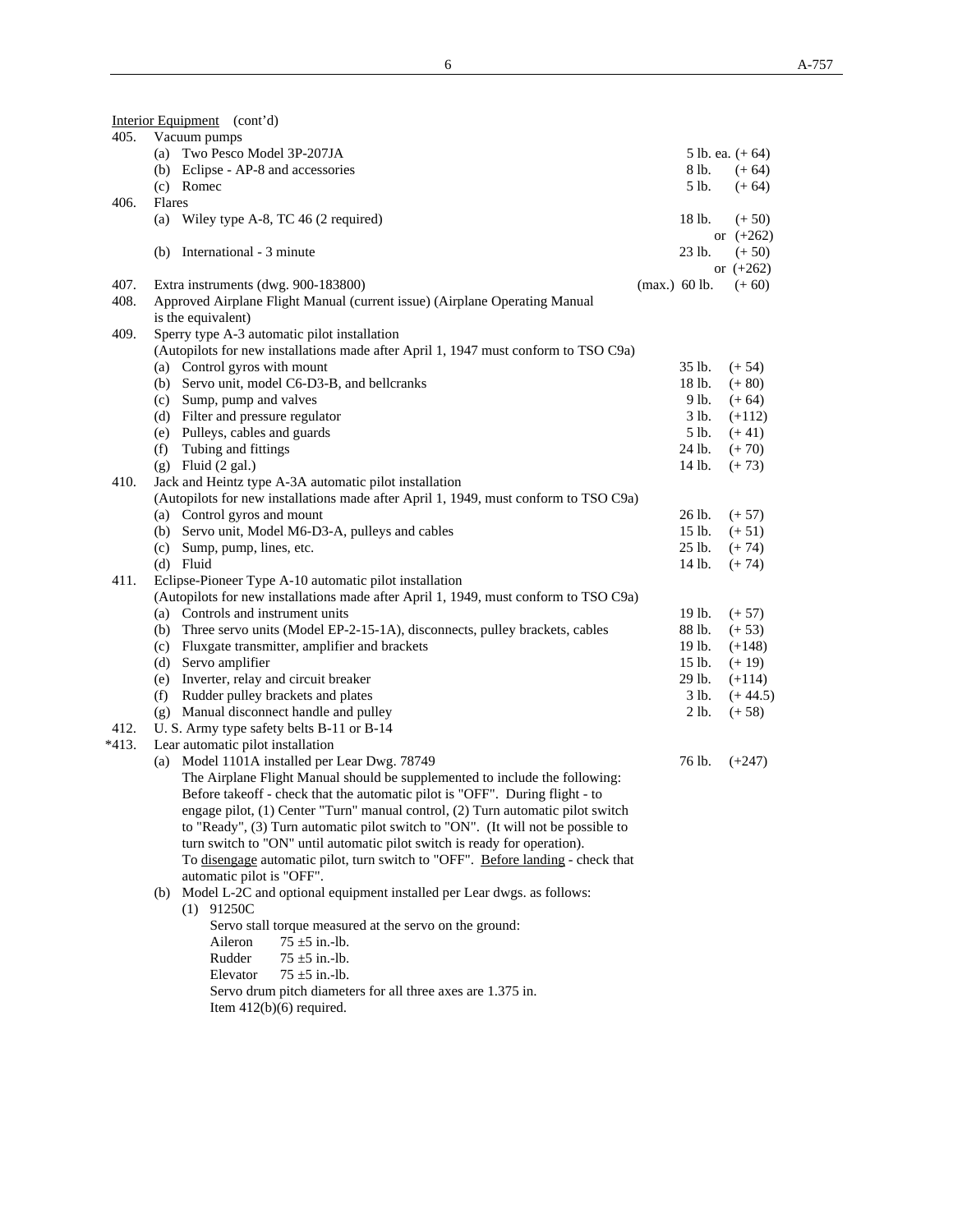|                                                                                |                                                                                   | Interior Equipment (cont'd)                                                                                                                      |          |                     |  |
|--------------------------------------------------------------------------------|-----------------------------------------------------------------------------------|--------------------------------------------------------------------------------------------------------------------------------------------------|----------|---------------------|--|
| 413.                                                                           |                                                                                   | (b) $(2)$ 95658 and 95658G                                                                                                                       | 58 lb.   | $(+209)$            |  |
|                                                                                |                                                                                   | Servo stall torque measured at the servo on the ground:                                                                                          |          |                     |  |
|                                                                                |                                                                                   | $150 \pm 5$ in -lb.<br>Aileron                                                                                                                   |          |                     |  |
|                                                                                |                                                                                   | Rudder<br>$150 \pm 5$ in.-lb.                                                                                                                    |          |                     |  |
|                                                                                |                                                                                   | Elevator<br>$150 \pm 5$ in.-lb.                                                                                                                  |          |                     |  |
|                                                                                |                                                                                   | Servo drum pitch diameters for all three axes are 2.67 in.                                                                                       |          |                     |  |
|                                                                                |                                                                                   | Item $413(b)(6)$ required.                                                                                                                       |          |                     |  |
|                                                                                |                                                                                   | (3) Model 1404B altitude controller installed per Lear dwg. 95658 (optional)                                                                     | 2 lb.    | $(+283)$            |  |
|                                                                                |                                                                                   | (4) Model 2203 altitude controller installed per Lear dwg. 95658G (optional)                                                                     | 2 lb.    | $(+283)$            |  |
|                                                                                |                                                                                   | (5) Model 1350B approach coupler installed per Lear dwg.                                                                                         |          | Use act. wt. change |  |
|                                                                                |                                                                                   | 95658G (optional equipment) item 143(b)(7) required                                                                                              |          |                     |  |
|                                                                                |                                                                                   | (6) Lear FAA Approved Airplane Flight Manual Supplement dated                                                                                    |          |                     |  |
|                                                                                |                                                                                   | April 5, 1951, or Revisions dated September 2, 1952 or November 29, 1954.                                                                        |          |                     |  |
|                                                                                |                                                                                   | (7) Lear FAA Approved Airplane Flight Manual Supplement dated                                                                                    |          |                     |  |
|                                                                                |                                                                                   | November 29, 1954 (with approach coupler).                                                                                                       |          |                     |  |
|                                                                                |                                                                                   | (8) The following placards should be installed on airplanes with Flight                                                                          |          |                     |  |
|                                                                                |                                                                                   | Manual Supplements dated April 5, 1951 or Revision dated                                                                                         |          |                     |  |
|                                                                                |                                                                                   | September 2, 1952: "DO NOT USE AUTOPILOT BELOW 300 FEET                                                                                          |          |                     |  |
|                                                                                |                                                                                   | ABOVE TERRAIN IN CRUISE CONFIGURATION."                                                                                                          |          |                     |  |
|                                                                                |                                                                                   | "DO NOT USE AUTOPILOT BELOW 100 FEET ABOVE TERRAIN IN<br>APPROACH CONFIGURATION."                                                                |          |                     |  |
|                                                                                |                                                                                   |                                                                                                                                                  |          |                     |  |
|                                                                                |                                                                                   | *414. Retractable entry step per installation procedure and<br>Flite Step<br>Dwg. 62149 and 62150 for kit installation by the Reed<br>Power Unit | 9 lb.    | $(+208)$            |  |
|                                                                                |                                                                                   | Company, Municipal Airport, Santa Monica, Calif.                                                                                                 | 5 lb.    | $(+221)$            |  |
|                                                                                |                                                                                   | *415. Shoulder harness, Air Associates HI-G Model M-4450-F18                                                                                     |          | Use act. wt. change |  |
|                                                                                |                                                                                   | and M-4450M1-F18 for pilot and copilot respectively,                                                                                             |          |                     |  |
|                                                                                |                                                                                   | installed per Air Associates, Teterboro, N.J., Dwg. SK-933                                                                                       |          |                     |  |
| 416.                                                                           |                                                                                   | Sperry automatic pilot installations                                                                                                             |          |                     |  |
|                                                                                |                                                                                   | 33 lb.                                                                                                                                           | $(+202)$ |                     |  |
|                                                                                |                                                                                   | (a) Model SP-3 per Beech Dwg. 414-001035-15. AFM Supplement<br>P/N 130017 dated November 3, 1961 required.                                       |          |                     |  |
|                                                                                |                                                                                   | (b) Model SP-3 with altitude hold per Beech Dwg. 414-001035-15,                                                                                  | 38 lb.   | $(+213)$            |  |
|                                                                                |                                                                                   | AFM Supplement P/N 130017 dated November 3, 1961 required.                                                                                       |          |                     |  |
| Cargo door installation per Beech Dwg. 414-001051, approved for flight<br>417. |                                                                                   |                                                                                                                                                  |          | Use act. wt. change |  |
|                                                                                | for flight with or without cargo door panel and cabin entrance door installed.    |                                                                                                                                                  |          |                     |  |
|                                                                                |                                                                                   | Beech placards 414-001054, 414-001074 and 414-001075 required.                                                                                   |          |                     |  |
| 418.                                                                           | Cabin floor provisions, high density seating (nine chairs)<br>Use act. wt. change |                                                                                                                                                  |          |                     |  |
|                                                                                |                                                                                   | (a) Install per Beech Dwg. 404-001128.                                                                                                           |          |                     |  |
| 419.                                                                           |                                                                                   | Electrically heated stall warning indicator installation                                                                                         |          |                     |  |
|                                                                                |                                                                                   | (a) Safe-Flight No. 180F                                                                                                                         | 2 lb.    | $(+ 75)$            |  |
| or                                                                             |                                                                                   | (b) Safe-Flight No. 180A per Beech Dwg. 414-180611 or 404-001046                                                                                 | 2 lb.    | $(+ 75)$            |  |
|                                                                                |                                                                                   |                                                                                                                                                  |          |                     |  |
|                                                                                |                                                                                   | Deicing Equipment (Propeller, Wing and Windshield)                                                                                               |          |                     |  |
| 501.                                                                           |                                                                                   | Surface deicers - Goodrich Type 2 Model C-270                                                                                                    |          |                     |  |
|                                                                                | (a) Two wing boots (removable)                                                    | 14 lb. ea. (+108)                                                                                                                                |          |                     |  |
|                                                                                |                                                                                   | (b) Two stabilizer boots (removable)                                                                                                             |          | 4 lb. ea. (+349)    |  |
|                                                                                |                                                                                   | (c) Deicer installation (fixed portion)                                                                                                          | 47 lb.   | $(+117)$            |  |
| 502.                                                                           |                                                                                   | Propeller anti-icer                                                                                                                              |          |                     |  |
|                                                                                |                                                                                   | (a) 3 gal. fluid tank, pump and lines                                                                                                            | 11 lb.   | $(+ 92)$            |  |
|                                                                                |                                                                                   | (b) Two slinger rings (Air Associates HC-469)                                                                                                    | 1 lb.    | $(+ 40)$            |  |
|                                                                                |                                                                                   |                                                                                                                                                  |          |                     |  |
|                                                                                |                                                                                   | Miscellaneous (not listed above)                                                                                                                 |          |                     |  |
| 601.                                                                           |                                                                                   | 8750 lb. gross wt. basic modernization kit per Beech Dwg. 404-000023                                                                             |          | Use act.wt.change   |  |
|                                                                                |                                                                                   | Limitations as follows:                                                                                                                          |          |                     |  |
|                                                                                | Fuel                                                                              | 80/87 min. grade aviation gasoline<br>Maximum continuous                                                                                         |          |                     |  |
|                                                                                | Engine limits                                                                     | Sea level, 34.5 in. Hg, 2200 rpm. (400 hp.)                                                                                                      |          |                     |  |
|                                                                                |                                                                                   | Straight line manifold pressure variation with altitude to                                                                                       |          |                     |  |
|                                                                                |                                                                                   | 5000 ft., 33.5 in.Hg, 2200 rpm. (400 hp.)                                                                                                        |          |                     |  |
|                                                                                |                                                                                   | Takeoff (one min.), 36.5 in. Hg., 2300 rpm. (450 hp.)                                                                                            |          |                     |  |
|                                                                                |                                                                                   |                                                                                                                                                  |          |                     |  |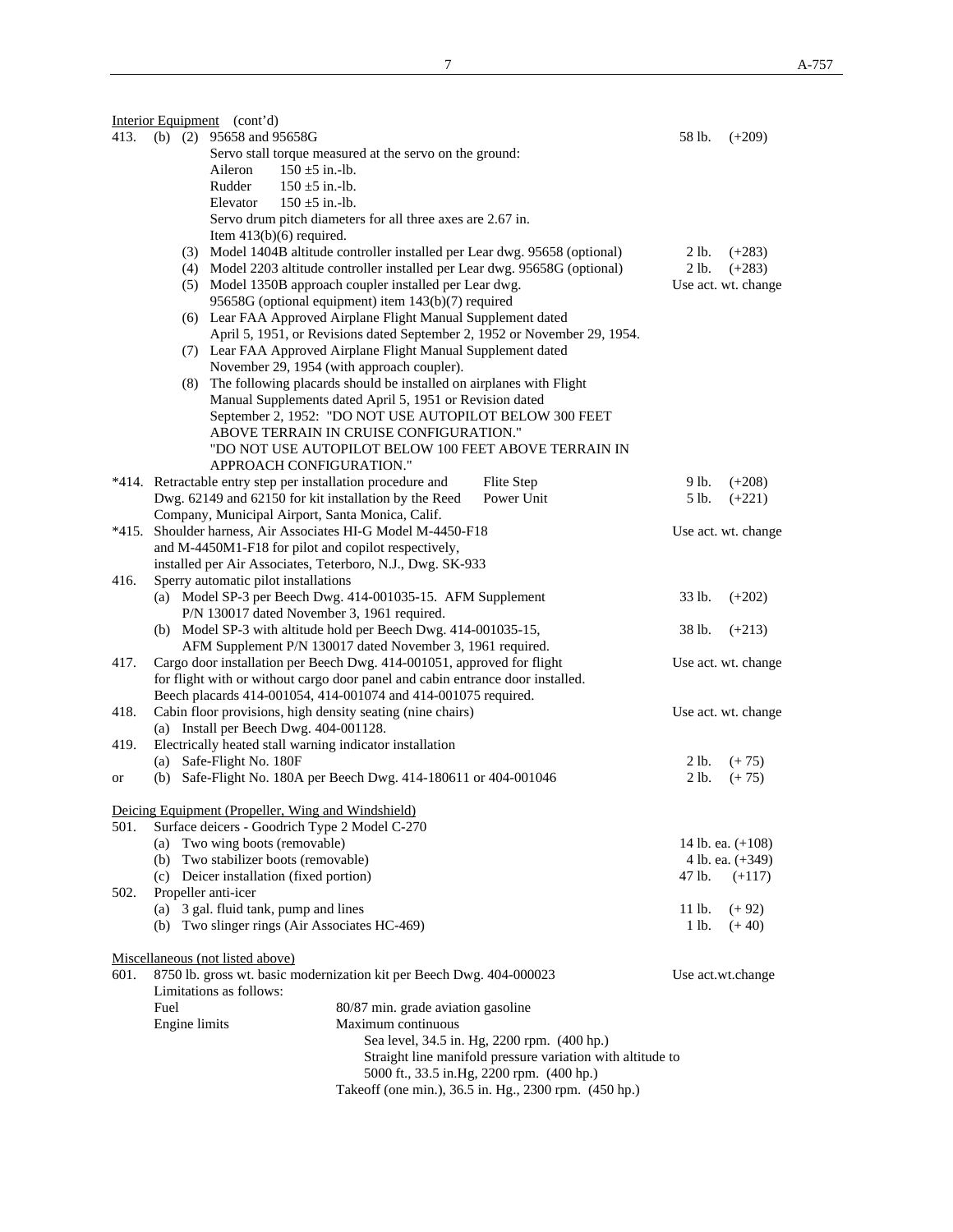Miscellaneous (not listed above) (cont'd)

| 601. | C.G. range (landing)<br>gear extended) | $(+109.8)$ to $(+120.5)$ (Moment due to retraction of landing gear<br>$+12000$ in.-lb.) |  |  |  |  |
|------|----------------------------------------|-----------------------------------------------------------------------------------------|--|--|--|--|
|      | Maximum weight                         | Take of f 8750 lb., landing 8550 lb.                                                    |  |  |  |  |
|      | Required equipment                     | 4 and 5 or 6, 101, 102, 103, 201, 202, 203 (modified as noted                           |  |  |  |  |
|      |                                        | on Dwg. 404-000023), 301, 302, 303, 304, 401 and AFM P/N 404-001151                     |  |  |  |  |
|      |                                        | dated October 11, 1963.                                                                 |  |  |  |  |
| 602. | Limitations as follows:                | 9000 lb. gross wt. basic modernization kit per Beech Dwg. 404-000025.                   |  |  |  |  |
|      | Fuel                                   | 80/87 min. grade aviation gasoline                                                      |  |  |  |  |
|      | Engine limits                          | For all operations                                                                      |  |  |  |  |
|      |                                        | Sea level, 36.5 in. Hg, 2300 rpm. (450 hp.)                                             |  |  |  |  |
|      |                                        | Straight line manifold pressure variation with altitude                                 |  |  |  |  |
|      |                                        | 3500 ft., 35.5 in. Hg, 2300 rpm. (450 hp.)                                              |  |  |  |  |
|      | C.G. range (landing)                   | $(+108.6)$ to $(+120.5)$ at 9000 lb.                                                    |  |  |  |  |
|      | goor oxtonded)                         | $(107.0)$ to $(120.5)$ at 8600 lb. or lass                                              |  |  |  |  |

| gear extended)     | $(+107.0)$ to $(+120.5)$ at 8600 lb. or less                           |
|--------------------|------------------------------------------------------------------------|
|                    | Straight line variation between points given. Moment due to            |
|                    | retraction of landing gear is $+!2000$ in.-lb.                         |
| Maximum weight     | Take off 9000 lb., landing 8550 lb.                                    |
| Required equipment | 4 and 5 or 6, 101, 102, 103, 110, 201, 202, 203, (modified as noted on |
|                    | Dwg. 404-000023), 301, 302, 303, 304, 401 and AFM 130394 dated         |
|                    | November 15, 1963, 418, 601 and 603.                                   |

603. Stall strip installation per Beech Dwg. 404-001048-3 Negligible weight

604. E18S type removable nose installation per Beech Dwg. 404-001080 25 lb. (+ 22)

Note 1. Current weight and balance report including list of equipment included in certificated empty weight, and loading instructions when necessary, must be provided for each aircraft at the time of original certification.

The C.G. limits were determined with the landing gear extended. The airplane must always be so loaded that its C.G. position with the landing gear extended is between the limits shown.

- Note 2. The following placards must be displayed as indicated:
	- (a) Lavatory door: "This room not to be occupied during takeoff and landing."
	- (b) Instrument panel in full view of the pilot:
		- (1) "This airplane shall be operated in accordance with Part I of the FAA Approved Operating Manual for the Beech C18S airplane. This manual shall be carried in the pilot's compartment at all times." (Used with standard aircraft).
		- (2) "Acrobatics and intentional spinning prohibited."
		- (3) "This airplane must be operated as a normal category airplane in compliance with the Airplane Flight Manual. No acrobatic maneuvers including spins approved." (Used when aircraft is modernized per item 601 and 602).
	- (c) On airplanes with nose baggage provisions on inner side of nose door: "Load in accordance with Airplane Flight Manual. Max. structural capacity of nose 600 lb."
- Note 3. Prior to certification as a civil aircraft, the following must be accomplished:
	- (a) Each airplane must be weighed to determine its weight and balance unless a satisfactory Army or Navy weight and balance report is available. An approved loading chart or device must be installed.
	- (b) The fuel cross-feed system must either be removed or disconnected from the fuel system, or the pressure cross feed valve enclosed in a fuel and fume-tight box which is ventilated and drained to the outside. (Beech Service Bulletin C18-3 outlines a satisfactory method of accomplishing this modification).
	- (c) Each fuel and oil tank and/or the structure adjacent to the filler opening must be placarded for the contents and capacity.
	- (d) A satisfactory means of measuring the oil must be provided.
	- (e) Instruments must be marked for approved operation limitations as outlined in CAM 04.4632.
	- (f) A master switch arrangement (accessible to the pilot or copilot) must be installed in order that all electrical power, including batteries and generators, can be disconnected within approximately two feet of the power source with one operation.